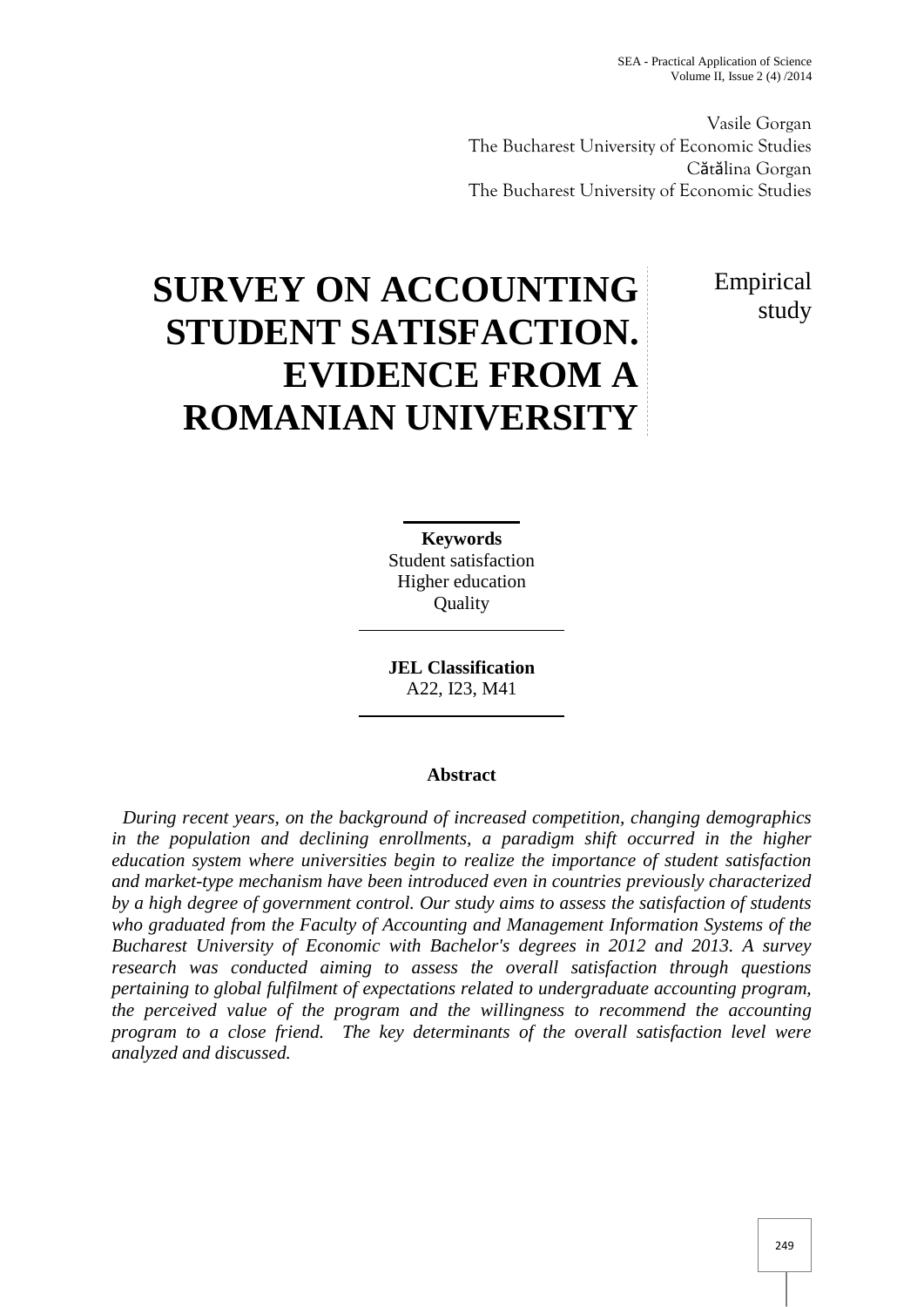## **Introduction**

During recent years, on the background of increased competition, changing demographics in the population and declining enrollments, a paradigm shift occurred in the higher education system where universities begin to realize that they are involved in a fierce competition for students and they must adopt an entrepreneurial approach in order to better serve their customers/students (Petruzzellis et al., 2006). In this context higher education institutions are now becoming increasingly aware of the importance of student satisfaction and therefore market-type mechanism have been introduced even in countries previously characterized by a high degree of government control, marketisation being seen as a compromise between privatization, academic autonomy and state control (Hemsley-Brown , 2006).

Romanian universities are facing the same problems as the number of universities increased from 46 in November 1989 to 126 in 2000, and the number of students enrolled from 215.226 to 907.353 in 2007/2008 (Filip, 2012). In addition, demographic trends showing important decrease after 90's leaved their marks on demand for higher education programs. These are the reason why, in the last years, many Romanian universities are facing difficulties in attracting enough students in order to assure at least the survival of academic programs. Under these circumstances the adoption of measures intended to increase the quality of services offered to students is a must.

In relation to education in accounting it must be noted that after the fall of communism in 1989, in Romania a series of economic reforms were initiated in order to incorporate western business principles. These reforms dramatically influenced all economic fields and consequently the accounting system. The first reform of accounting system occur in 1994 when Romania started to apply an accounting model of French inspiration. In 1999 the process of accounting harmonization of the national accounting system of large entities with the 4th EU Directive and IASs was started. This process continued in 2005 when another ministerial order was issued, with the purpose to prepare for Romania's accession to EU. Full enactment of the 4th and 7th EU Directives was pursuit and the order was applicable to all entities. As of 2010 a modified version was issued. International Financial Reporting Standards are mandatory for listed companies in consolidated accounts and financial institutions as of January 1, (Albu et al., 2013). All these changes add significant strains to accounting education, teachers and students together having to face these changes.

#### **Literature review**

Quality of education is a necessary condition of university's competitiveness in the context of

international integration and high domestic competition (Kalenskaya et al., 2013). Damirchili & Tajari (2011) believe that development of higher education quality is a very important aspect which is part of management and marketing of any university in the world (Munthiu et al., 2014). Quality in this field is a complex, multifaceted and quite relative concept given the existence of various stakeholders (students, parents, staff, employers, business and legislators, government, professional bodies etc.) with their own view of quality based on their particular needs (Petruzzellis et al., 2006; Gruber et al., 2010). Starting from the premise that students are the "primary customers" of a university, student perceived service quality is considered an extremely important issue for universities and their management (Brochado, 2009) (Gruber et al., 2010). Assessing student satisfaction creates premises for universities to attract and retain those students that best matches institution's capabilities and to create competences that will better serve the various needs of student populations (Letcher & Neves, 2010). Student satisfaction is important in assessing whether universities are fulfilling their mission. Most of the surveys on student satisfaction revealed that highly satisfied students are more likely to exert more effort in their educational studies, to become more involved in their coursework, to regularly attend their classes and finally graduate the program where they were enrolled (Tessema et al., 2012). On the other hand universities invest enormous efforts to lift their position in various ranking systems that, to some extent, include some measure of student satisfaction.

Satisfaction is a highly debated topic in both academic and non-academic settings. According to Giese and Cote (2000) although there are a lot of various definitions for customer satisfaction, they tend have in common three elements: 1) consumer satisfaction is an emotional or cognitive response; 2) the response pertains to expectations, product, consumption experience, etc.); and 3) the response occurs at a particular time (after consumption, after choice, based on accumulated experience, etc.).

Student satisfaction is a well-researched topic in the literature with quite diverse views of the authors on the concept. Elliot and Shinn (2002) define student satisfaction as "the favourability of a student's subjective evaluation of the various outcomes and experiences associated with According to Wiers-Jenssen (2002)student satisfaction is an interesting concept because the factors perceived to be of most importance differ between institutions and subject fields because of variations in the study programs offered, location, size and complexity of the institutions. This might be the reason why there are a lot of articles attempting to clarify the concept,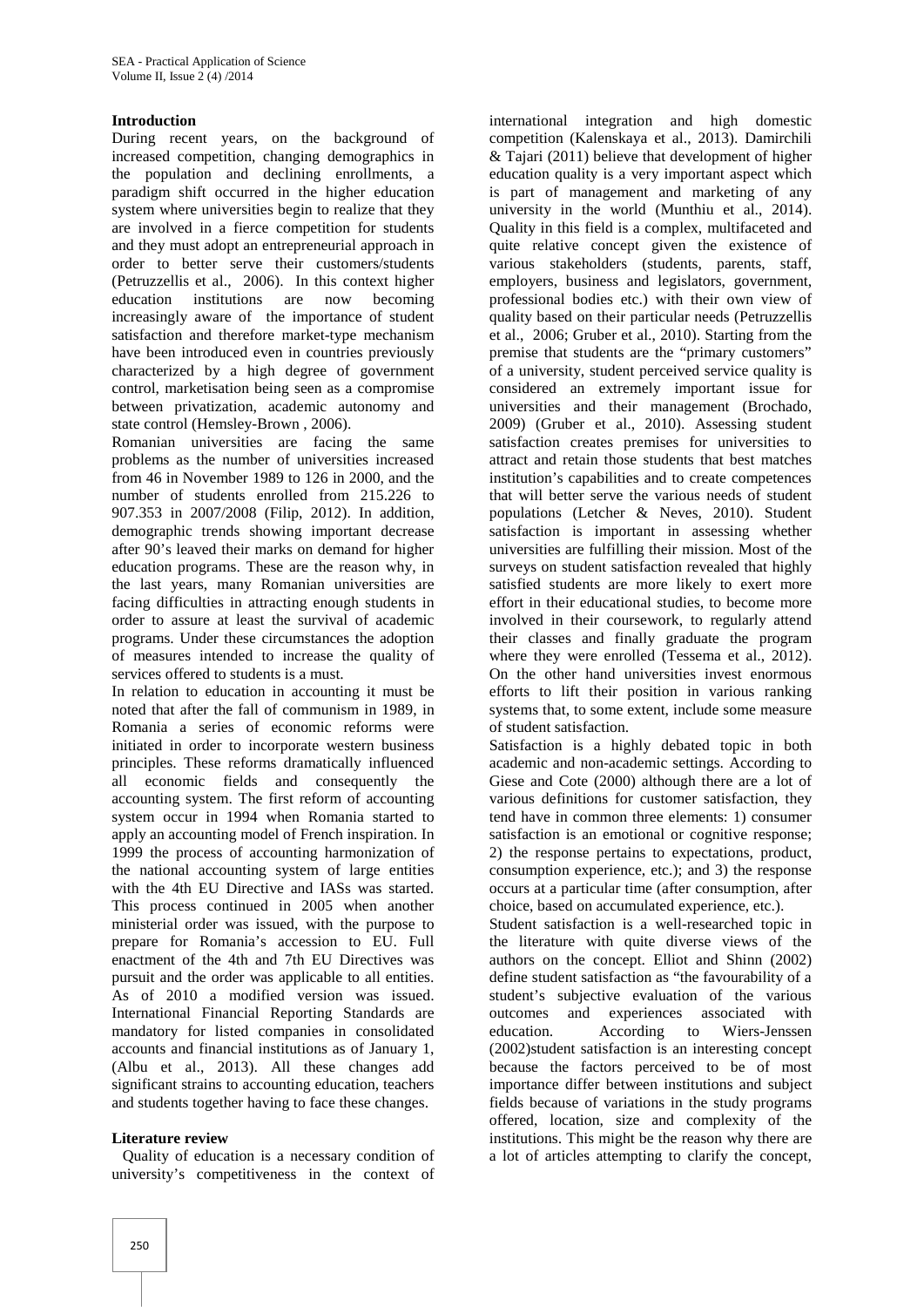develop measures to quantify it and to identify the factors that influences its level.

Previous study on student satisfaction targeted, among others, satisfaction with various learning systems (e-learning, blended e-learning, distance education, team learning, etc.), factors that influences the overall satisfaction, proposal of new measurement tools for student satisfaction. These studies uses specific models and instruments developed by their authors, the results not being easily comparable. The following paragraph briefly reviews the main results of studies on student satisfaction.

Letcher & Neves (2010) conducted a study on students of a business program from United States whose results revealed that among the factors that influences the overall satisfaction, self-confidence, extra-curricular activities and career opportunities, and quality of teaching in general are the factors with greater impact on satisfaction. Another study on student satisfaction in a blended e-learning system environment found that computer self efficacy, performance expectations, system functionality, content feature, interaction, and learning climate are the primary determinants of student learning satisfaction with such a system (blended e-learning system environment) (Wu, et al., 2010).Jones & Chen (2008) foundthat blendedlearning students had more positive group work experiences and had more positive perceptions of the instructor's feedback and responsiveness to questions outside of class. The results of another study pertaining to Italian universities showed that satisfaction seems to be mainly influenced by economic conditions and by a positive but narrow attitude that leads students to appreciate universities in the region of origin (Petruzzellis et al., 2006). The study conducted by Farrel & Farrel (2008) on cooperative learning used into International Accounting, revealed that cooperative learning "created supportive team experiences that assisted them to develop discussion skills and better engage with the content of International Accounting". Opdecam & Everaert (2012) deem that higher level of satisfaction and a more positive course experience are reported by students that are involved in team learning condition compared to students in a traditional lecture-based control condition.

The current study uses Letcher & Neves' approach, aiming to identify the overall satisfaction and factors that have the highest impact on this level.

#### **Research methodology**

The graduates of the undergraduate program in Accounting and Management Information Systems from the Bucharest University of Economic Studies, members of the class of 2012 and 2013, were questioned about their satisfaction on the program they graduated. An online questionnaire

was used to gather data. The questionnaire is an adapted version of the "EBI's Undergraduate Business Exit Assessment", a survey from United States, used in about 150 business schools and collecting data from around 30000 students annually(Letcher & Neves, 2010). A few changes were performed on the questionnaire in order to adapt it to the particularities of a Romanian university. Changes consisted mainly in removing the questions pertaining to satisfaction with major courses/required courses as this distinction is not quite popular in Romanian higher education system, and of the questions related to student advising as this activity, in our opinion, is quasi nonexistent in Romanian universities. The questions related to quality of teaching of the major areas in the curriculum were adapted to meet the curriculum of the Faculty of Accounting and Management Information Systems.

The level of satisfaction was captured through a seven point Likert scale. The respondents were required to choose a value between 1 and 7 (1 for *Extremely dissatisfied*, 7 for *Extremely satisfied* with no verbal labels for scale points 2 through 6). The questions were grouped according to the factors considered by our analysis as follows: a) self-confidence of graduates (Factor 1), b) curriculum, instruction and classes (Factor 2), c) technology information facilities (Factor 3), d) colleagues' quality (Factor 4),e)quality of teaching of the major areas in the curriculum (Factor 5), extra-curricular activities and career development opportunities (Factor 6). The target group of the survey consisted in graduates of the Faculty of Accounting and Management Information Systems from the Bucharest University of Economic Studies, Class of 2012 and 2013. A number of 685 of graduates were invited to answer an online questionnaire after their graduation. A number of 59 responses were received which provided a response rate of 8.61%.

The first factor tested for its influence on overall satisfaction is called **self-confidence (Factor 1)** and it includes items that tries to capture the perception of one's own abilities. As literature suggests, individuals who feel a strong sense of self-confidence about their knowledge and skills are generally satisfied with their academic business experience. These items relates to satisfaction are: presentation skills in native language (Romanian), presentation skills in a language of international circulation, ability to work in team, ability to use a manage information technologies, critically thinking, ability to define and solve problems, ability to analyze and interpret data.

The second factor **(Factor 2)** tries to capture the **satisfaction with curriculum, instruction and classes** and the items involved are: quality of teaching in Accounting, satisfaction with the correlation between Grades and the perceived level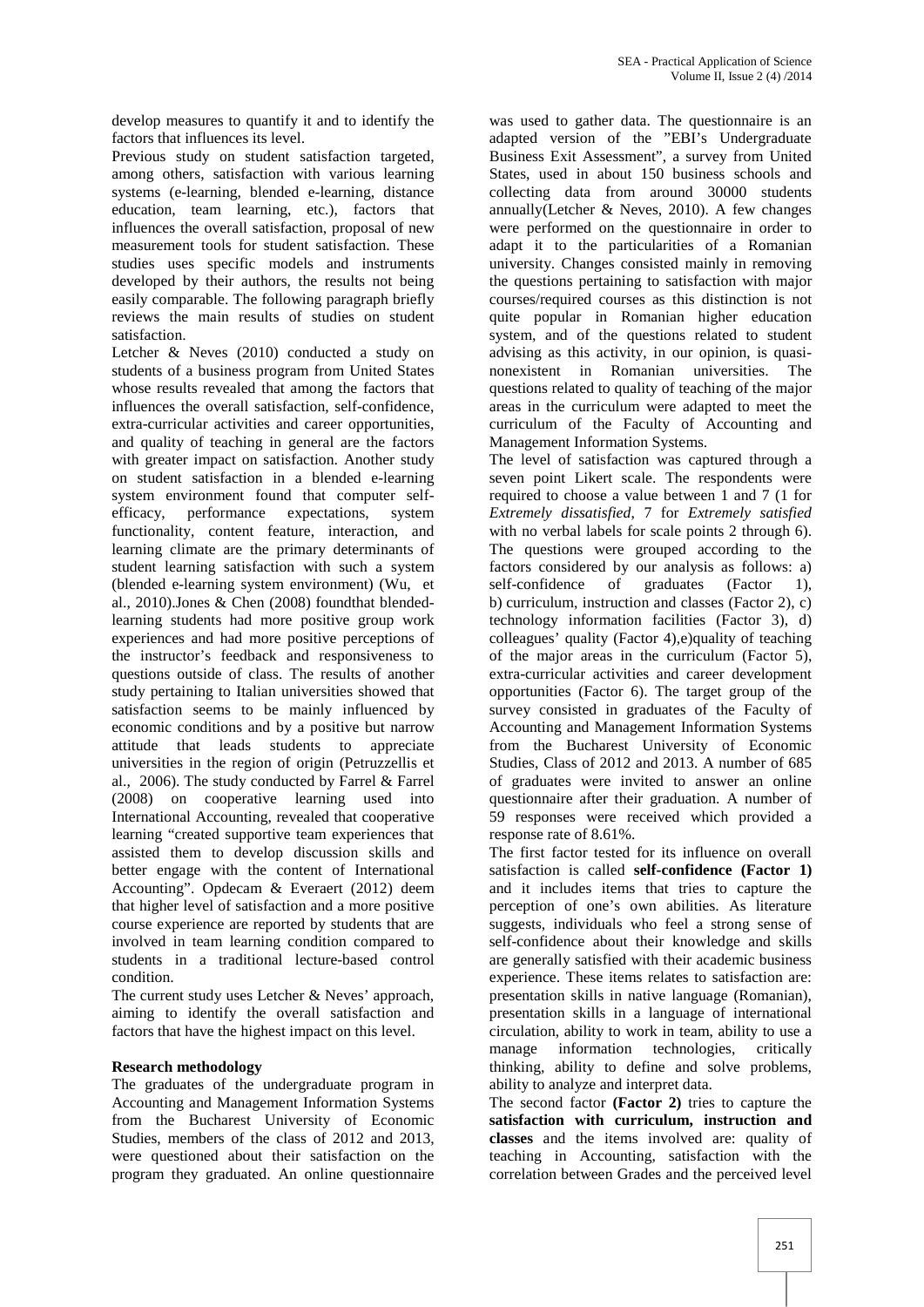of student's performance, accessibility of instructors outside of class, instructor's responsiveness to student concerns, instructors' ability to present concepts from real world, to present a global perspective, social responsibility, technology and ethical issues, satisfaction with value derived from team experiences and satisfaction with the size of courses.

**Information technology facilities (Factor 3)** is assessed trough items that pertains to: computers availability, satisfaction with remote access to university network and training to utilize computing resources. **Colleagues' quality (Factor 4)** includes items that pertain to academic quality of fellow students, ability to work in teams and level of camaraderie.

**Quality of teaching of the major business areas in the curriculum (Factor 5)** captures the level of satisfaction with the following courses: Accounting, Audit, Information Systems, Economics, Business Law, Financial and economic analysis.

The factor named **extra-curricular activities and career development opportunities (Factor 6)** relates to opportunities for practical experiences and interaction with practitioners, the activities of student organizations, university support in searching for a permanent job, access to student organizations in order to cultivate career opportunities and the number of companies participating in campus recruiting programs and the quality of these companies. The overall satisfaction was captured through questions that pertain to global fulfilment of expectations related to undergraduate accounting program, the perceived value of the program and willingness to recommend the accounting program to a close friend. An average score was computed for each factor and for overall satisfaction for every respondent.

#### **Results and discussion**

Data gathered through the online survey was processed using Microsoft Excel and IBM SPSS **Statistics** 

An average score was calculated for each factor based on the answers to the questions included in the factor. The score for overall satisfaction was calculated as an average of the scores of the items "Global fulfilment of expectations related to undergraduate accounting program", "Perceived value of the program" and "Willingness to recommend the accounting program to a close friend".

Results presented in Table 1 show a mean value for overall satisfaction level of 4.78 on a scale from 1 to 7 which means that, on the average, the graduates of the accounting program are somewhat satisfied. From the items considered in determining the overall satisfaction, the highest score was

obtained for the item "Global fulfilment of expectations" (4.92) while the lowest score (4.59) was the score obtained for the item "Willingness to recommend the accounting program to a close friend". In relation to the determinants of student satisfaction, the factor that scored best was Factor 5-"Quality of teaching of the major business areas in the curriculum". We think this is a positive result especially in the context of changes undergone by the Romanian Accounting system in the last 25 years. The lowest score was 3.54 and was obtain for Factor 6-Extra-curricular activities and career development opportunities**.** We believe this low score is due to drawbacks of higher education system during the Communist Era, where such activities were almost nonexistent because every student used to obtain a job after graduation on the basis of overall mark received during the undergraduate program, and somehow this situation does not seem to have changed much since then.

Further, four stepwise regression analyses were performed in SPSS in order to find the determinant factors of the student satisfaction. Each analysis considered a different item for the assessment of the overall satisfaction. The first analysis took into account the overall satisfaction determined as the average score of the items: (1) Global fulfilment of expectations related to undergraduate accounting program, (2) The perceived value of the program and (3) The willingness to recommend the accounting program to a close friend. The next three analyses considered each of the individual items mentioned before as proxy for student satisfaction.

The regression that used the average of the score of the three individual items as proxy for student satisfaction revealed that although five of the six factor initially included in the model are positively correlated with overall satisfaction (Factor 1, Factor 2, Factor 3, Factor 5 and Factor 6) only two of them were retain as explanatory variables for overall satisfaction: Factor 1-self-confidence and Factor 6-extra-curricular activities and career development opportunities. Both of them are positively correlated with the overall satisfaction (the value of Pearson coefficient  $r = 0.747$  with p $<0.01$  for factor 1 and r=0.677 with p $<0.01$  for Factor 6) and the model which includes them accounts for 61,6% of the variance (the adjusted R Square is .616)(Table 2).

The regression results for the item "The perceived value of the program" show that Factor 2, Factor 4 and Factor 5 are deemed insignificant. The final model includes three factors: Factor 1 self confidence, Factor 3- Technology facilities and Factor 6-extra-curricular activities and career development opportunities. The model which includes them accounts for 71.2% of the variance (the adjusted R Square is 0.712). (Table 3) The model that uses "Global fulfilment of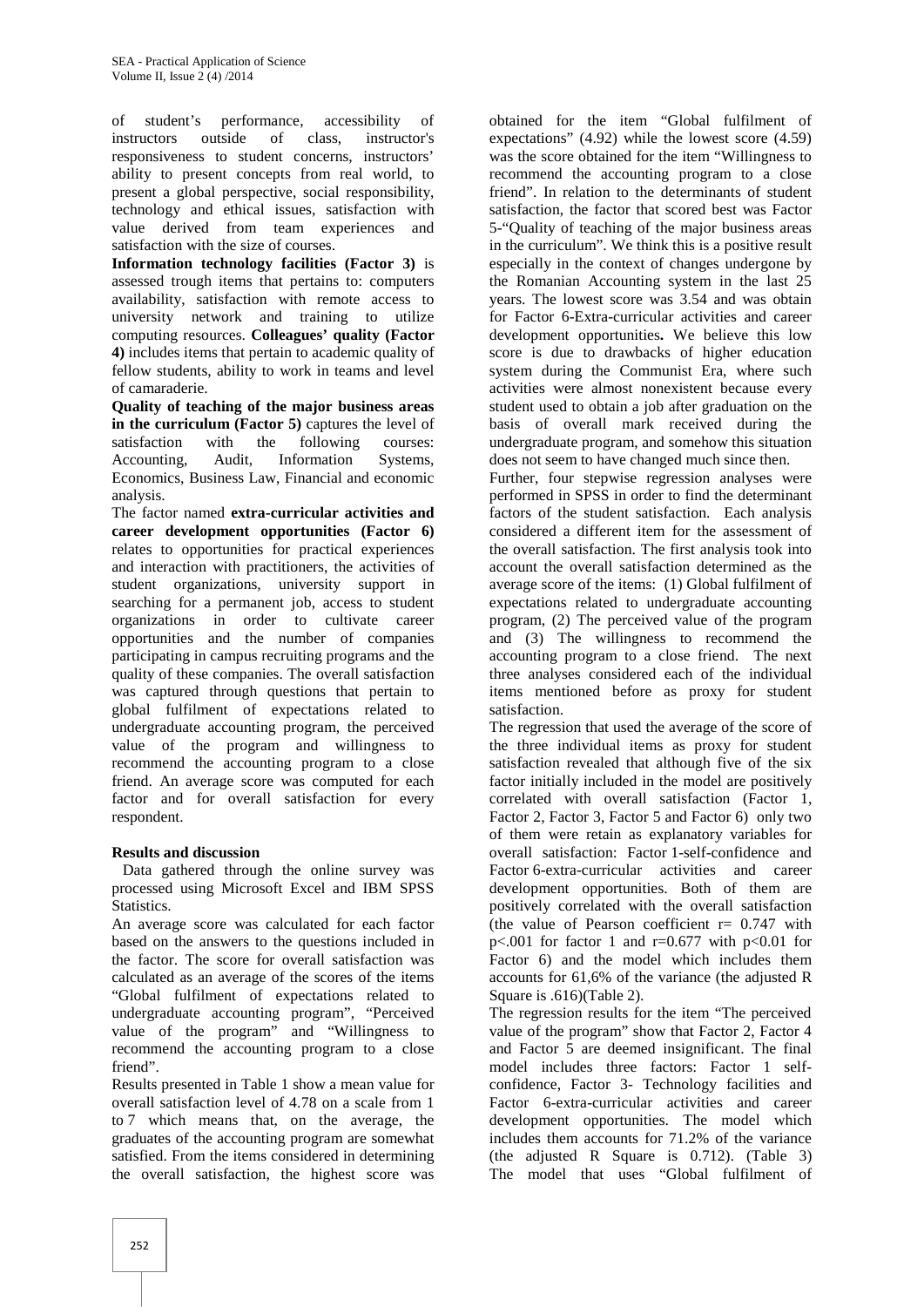expectations related to undergraduate accounting program" as proxy for student satisfaction retain only two factors: Factor 3-Information technology facilities and Factor 6-Extra-curricular activities and career development opportunities (Table 4). The results for the item "Willingness to recommend the accounting program to a close friend" are presented in Table 5. From the six factor initially considered, only two factors, Factor 1-Self-confidence and Factor 6- Extra-curricular activities and career development opportunities are deemed significant.

Summarizing the results of the four regression analyses it can be noticed that Factor 6 appear as predictor of student satisfaction in all analysis models used. Factor 1 also appear as predictor in almost all the models excepting the model in which student satisfaction is assessed through the item "Global fulfilment of expectations related to undergraduate accounting program". Factor 3 is significant for models that uses the items "The perceived value of the program" and "Global fulfilment of expectations related to undergraduate accounting program".

## **Conclusions**

During recent years, on the background of increased competition, changing demographics in the population and declining enrollments, a paradigm shift occurred in the higher education system where universities begin to realize that they are involved in a fierce competition for students and they must adopt an entrepreneurial approach in order to better serve their customers/students (Petruzzellis et al., 2006).

Under these circumstances a study was conducted at the Faculty of Accounting and Management Information Systems from the Bucharest University of Economic Studies, trying to identify the overall satisfaction of graduates and the factors that influences its level. The following factors influencing the overall satisfaction were taken into account: self-confidence development, the curriculum, the quality of teaching, extra-curricular activities and career development opportunities, information technology facilities and colleagues' quality.

The results of the study showed that the undergraduate accounting program is somewhat satisfying for its graduates. The study also revealed that three factors are enough to predict the overall satisfaction: self-confidence (Factor 1) and extra curricular activities and career development opportunities (Factor 6) and Factor 3- Information technology facilities. Given these results we deem that a main goal for Faculty of Accounting and Management Information System should consist in developing extra-curricular activities and supporting career development opportunities as these items seem to be the lowest ranked among the

items used to assess student satisfaction. In addition efforts have to be made to develop a sense of self-confidence in its students as this item, in line with other studies, is a predictor for student satisfaction.

Limitation of the study resides in the limited context of respondents who come from only one faculty and only two graduation years and therefore generalized conclusions cannot be drawn. Future research will target an increased number of respondents from more universities and more graduation years.

## **ACKNOWLEDGEMENT**

This work was cofinanced from the European Social Fund through Sectoral Operational Programme Human Resources Development 2007- 2013, project number POSDRU 159/1.5/S/142115 "Performance and excellence in doctoral and postdoctoral research in Romanian economics science domain"

## **References**

- [1] Albu, C., Albu, N., & Alexander, D. (2013). When global accounting standards meet the local context - Insights from an emerging economy. *Critical Perspectives on Accounting*.
- [2] Brochado, A. (2009). Comparing alternative instruments to measure service quality in higher education. *Quality Assurance in Education*, 17(2), 174-190.
- [3] Damirchili, F., & Tajari, M. (2011). Explaining Internal Factors Effective on Educational Quality Improvement Based on Views of Students from Zanjan Azad Universities. *Procedia - Social and Behavioral Sciences*, 363-366.
- [4] Elliott, K., & Shin, D. (2002). Student satisfaction: an alternative approach to assessingthis important concept. *Journal of Higher Education Policy and Management*, 24(2), 197-209.
- [5] Farrell, B., & Farrell, H. (2008). Student satisfaction with cooperative learning in an Accounting curriculum. *The Journal of University Teaching & Learning Practice*, 5(2).
- [6] Filip, A. (2012). Marketing theory applicability in higher education. *Procedia - Social and Behavioral Sciences* 46, 912-916.
- [7] Giese, J., & Cote, J. (2000). Defining Consumer Satisfaction. *Academy of Marketing Science Review*, 2000(1).
- [8] Gruber, T., Fuß, S., Voss, R., & Glaeser- Zikuda, M. (2010). Examining Student Satisfaction with Higher Education Services Using a New Measurement Tool. *International Journal of Public Sector Management*, 23(2), 105-123.
- [9] Hemsley Brown , J. (2006). Universities in a competitive global marketplace: A systematic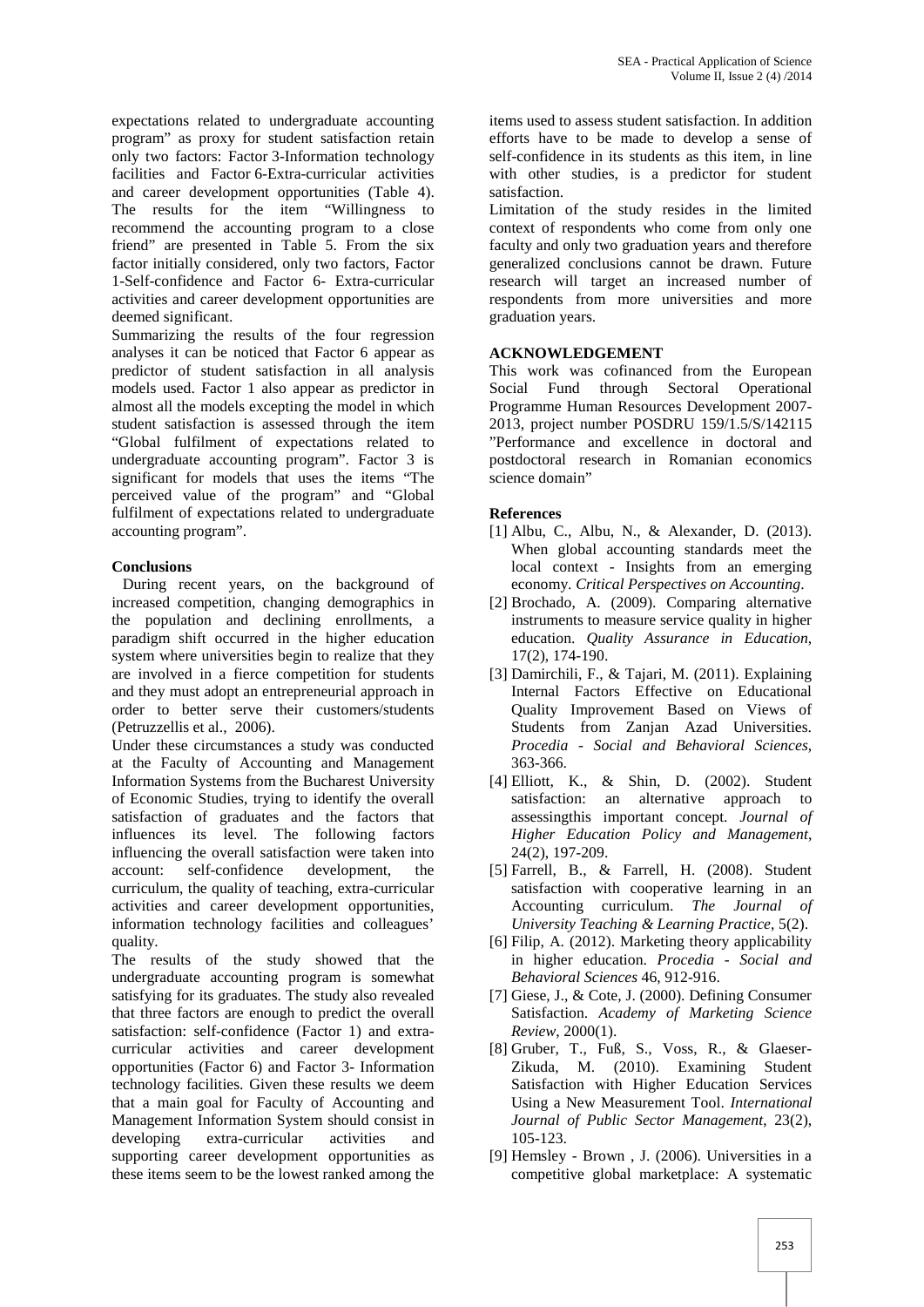review of the literature on higher education marketing. *International Journal of Public Sector Management*, 19(4), 316-338.

- [10] Jones , K., & Chen, C. (2008). Blended Learning In A Graduate Accounting Course: Student Satisfaction And Course Design Issues. *The Accounting Educators' Journal*, XVIII, 15- 28
- [11] Kalenskaya, N., Gafurov, I., & Novenkova, A. (2013). Marketing of Educational Services: Research on Service Providers Satisfaction. *Procedia Economics and Finance*, 5, 368-376.
- [12] Letcher, D., & Neves, J. (2010). Determinants of undergraduate business student satisfaction. *Research in Higher Education Journal.*
- [13] Munthiu, M.-C., Turțoi, M., Tuță, M., & Zara, A. (2014). Characteristics of educational services in the virtual environment. *Procedia - Social and Behavioral Sciences*, 1237-1241.
- [14] Opdecam, E., & Everaert, P. (2012). Improving Student Satisfaction in a First-Year Undergraduate Accounting Course by Team Learning. *Issues in Accounting Education*, 27(1), 53-82.
- [15] Petruzzellis, L., D'Uggento, A., & Romanazzi, S. (2006). Student satisfaction and quality of service in Italian universities. Mana*ging Service Quality*, 16(4), 349-346.
- [16] Tessema, M. T., Ready, K., & Yu, W.-C. (2012). Factors Affecting College Students' Satisfaction with Major Curriculum: Evidence from Nine Years of Data. *International Journal of Humanities and Social Science*, 34-44.
- [17] Wiers-Jenssen, J., Stensaker, B., & Grogaard, J. (2002). Student Satisfaction: towards an empirical deconstruction of the concept. *Quality in Higher Education*, 8(2), 183-195.
- [18] Wu, J.-H., Tennyson, R., & Hsia, T.-L. (2010). A study of student satisfaction in a blended e-learning system environment. *Computers & Education*, 55(1), 155–164.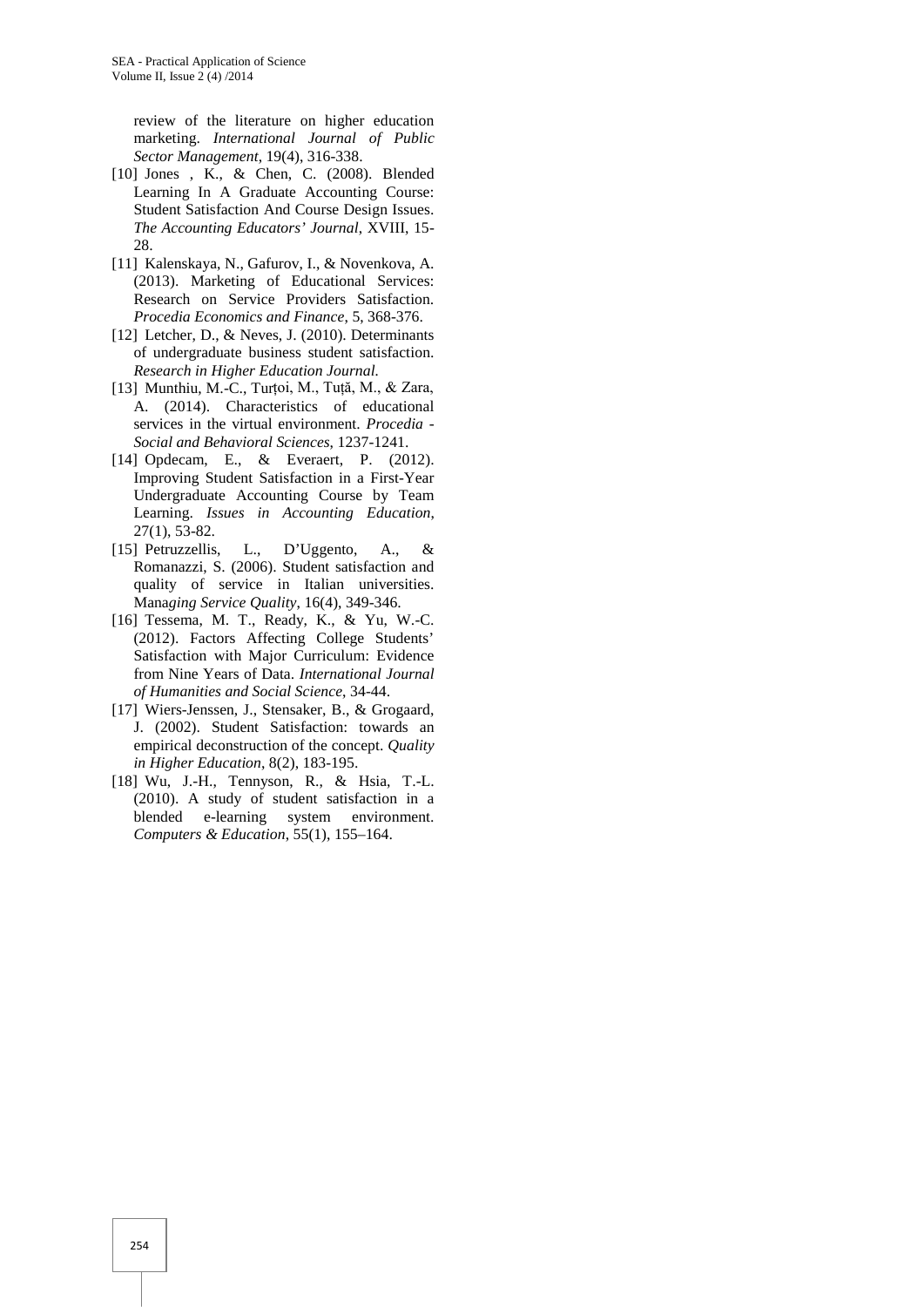#### *Appendices*

#### **Table No. 1**

*Descriptive statistics for factors influencing satisfaction of accounting program undegraduates*

|                                   | N  | Minimum | Maximum      | Mean     | Std. Deviation |
|-----------------------------------|----|---------|--------------|----------|----------------|
| Factor 1                          | 59 | 2,0000  | 7,0000       | 4,615819 | 1,2130134      |
| Factor 2                          | 59 | 1,0000  | 7,0000       | 4,510169 | 1,3847314      |
| Factor 3                          | 59 | 1.0000  | 7.0000       | 4.220339 | 1,5945431      |
| Factor 4                          | 59 | 1.0000  | 7,0000       | 4,779661 | 1,3793915      |
| Factor 5                          | 59 | 1.6000  | 7.0000       | 5,077966 | 1.2434751      |
| Factor 6                          | 59 | 1.0000  | 7.0000       | 3.539952 | 1,4571206      |
| Perceived value of the program    | 59 |         |              | 4,85     | 1,324          |
| Global fulfilment of expectations | 59 |         | $\mathbf{r}$ | 4,92     | 1,568          |
| Willingness to recommend          | 59 |         | $\mathbf{r}$ | 4,59     | 1,984          |
| Overall satisfaction              | 59 | 1.0000  | 7,0000       | 4,785311 | 1,4618556      |
| Valid N (listwise)                | 59 |         |              |          |                |

## **Table No. 2**

*Model summary Regression analysis Overall satisfaction*

|       |                     |                                     |                                               |                               | <b>Change Statistics</b> |        |     |     |                  |                   |  |
|-------|---------------------|-------------------------------------|-----------------------------------------------|-------------------------------|--------------------------|--------|-----|-----|------------------|-------------------|--|
| Model | R                   | R<br>Square                         | Adjusted R<br>Square                          | Std. Error of the<br>Estimate | R Square<br>Change       | Change | df1 | df2 | Sig. F<br>Change | Durbin-<br>Watson |  |
|       | $.747$ <sup>a</sup> | .559                                | ,551                                          | .97984                        | .559                     | 72.109 |     | 57  | ,000             |                   |  |
| 2     | $793^{\rm b}$       | ,629                                | .616                                          | .90581                        | ,071                     | 10,698 |     | 56  | ,002             | 2,010             |  |
|       |                     |                                     |                                               |                               |                          |        |     |     |                  |                   |  |
|       |                     | a. Predictors: (Constant), Factor 1 |                                               |                               |                          |        |     |     |                  |                   |  |
|       |                     |                                     | b. Predictors: (Constant), Factor 1, Factor 6 |                               |                          |        |     |     |                  |                   |  |

c. Dependent Variable: Overall satisfaction

## **Table No. 3**

*Model summary Regression analysis-The perceived value of the program*

|       |                                     | R      | Adjusted R                                                                                         | Std. Error of the | R Square |          |     |     | Sig. F | Durbin- |
|-------|-------------------------------------|--------|----------------------------------------------------------------------------------------------------|-------------------|----------|----------|-----|-----|--------|---------|
| Model | R                                   | Square | Square                                                                                             | Estimate          | Change   | F Change | df1 | df2 | Change | Watson  |
|       | .806 <sup>a</sup>                   | .650   | .644                                                                                               | .790              | .650     | 105.978  |     | 57  | .000   |         |
|       | $,838^{\rm b}$                      | .703   | .692                                                                                               | .734              | .053     | 9.913    |     | 56  | .003   |         |
|       | $0.853^{\circ}$                     | 727    | 712                                                                                                | .711              | .024     | 4,812    |     | 55  | .033   | 1,953   |
|       | a. Predictors: (Constant), Factor 1 |        |                                                                                                    |                   |          |          |     |     |        |         |
|       |                                     |        | L. D., J., $\mu$ , $\sigma$ , $\mu$ , $\mu$ , $\sigma$ , $\sigma$ , $\sigma$ , $\sigma$ , $\sigma$ |                   |          |          |     |     |        |         |

b. Predictors: (Constant), Factor 1, Factor 6

c. Predictors: (Constant), Factor 1, Factor 6, Factor 5

d. Dependent Variable: The perceived value of the program

#### **Table No. 4**

*Model summary Regression analysis-Global fulfilment of expectations related to undergraduate accounting program*

|                                                                        |                   |        |            |                   | <b>Change Statistics</b> |          |     |     |        |         |
|------------------------------------------------------------------------|-------------------|--------|------------|-------------------|--------------------------|----------|-----|-----|--------|---------|
|                                                                        |                   | ĸ      | Adjusted R | Std. Error of the | R Square                 |          |     |     | Sig. F | Durbin- |
| Model                                                                  | R                 | Square | Square     | Estimate          | Change                   | F Change | df1 | df2 | Change | Watson  |
|                                                                        | $550^{\circ}$     | .303   | ,290       | 1,321             | ,303                     | 24,736   |     | 57  | ,000   |         |
|                                                                        | .601 <sup>b</sup> | .361   | .338       | 1.276             | .058                     | 5,109    |     | 56  | ,028   | 1,873   |
| $\mathbf{r}$ $\mathbf{r}$<br>$\sim$ $\sim$ $\sim$ $\sim$ $\sim$ $\sim$ |                   |        |            |                   |                          |          |     |     |        |         |

a. Predictors: (Constant), Factor 3

b. Predictors: (Constant), Factor 3, Factor 6

c. Dependent Variable: Global fulfilment of expectations